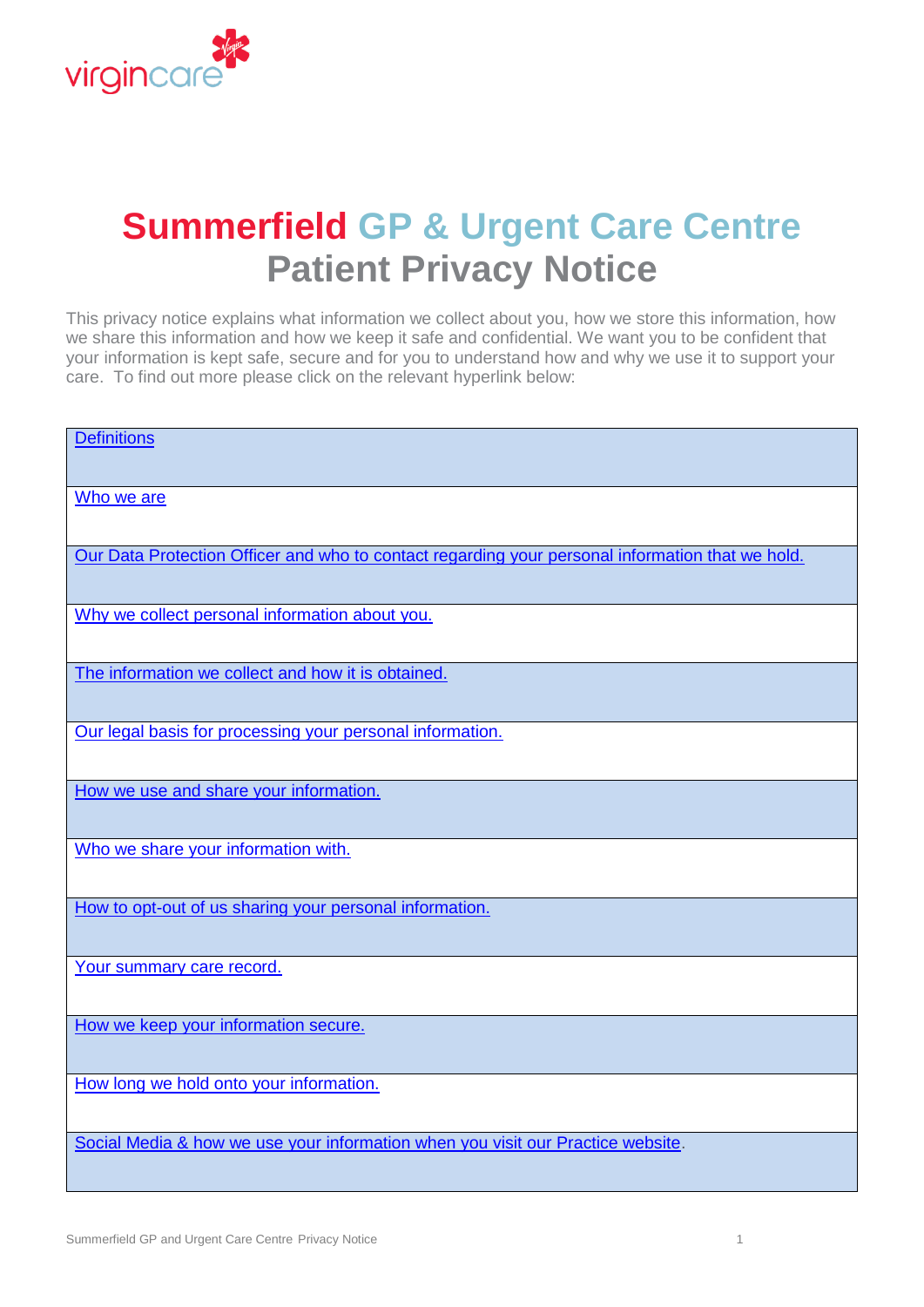<span id="page-1-0"></span>

[What are your rights regarding how we process your information?](#page-10-0)

[How to request a copy of your personal information?](#page-11-1)

**[Disaggregation](#page-12-0)** 

[Changes to this Privacy Notice](#page-12-1)

### **1. Definitions**

**GDPR:** General Data Protection Regulation

**Personal data:** Any information relating to an identifiable individual such as your name, NHS number, contact details. It can also be location data or an online identifier.

**Special categories of personal data are defined as**: Racial or ethnic origin, politics, religious or philosophical beliefs, trade union membership, genetics, biometrics (where used for identification) information concerning your health, sex life or sexual orientation. Click to return to start of document

### <span id="page-1-1"></span>**2. Who are we?**

Summerfield GP and Urgent Care Centre services are provided by Virgin Care Coventry LLP on behalf of NHS England. As your registered GP Practice, we are the controller for any personal information we hold about you.

For more information, please visit our website:<http://www.summerfieldgpucc.nhs.uk/>

Virgin Care Coventry LLP is a Limited Liability Partnership registered in England and Wales, number OC338351. Registered office: Virgin Care Coventry LLP, Lynton House, 7-12 Tavistock Square, London WC1H 9LT, part of the Virgin Care Group of companies. Click to return to start of document

### <span id="page-1-2"></span>**3. Why do we collect personal information about you?**

The staff caring for you need to collect and maintain information about your health, treatment and care, so that:

- Accurate and up to date information is available in order to provide the best possible care and treatment for you.
- The information is available should you need another form of care, for example a referral to another service.
- We can review the type and quality of care you received and make the necessary changes in order to provide the best care available.
- Your concerns can be properly looked into if you have a complaint.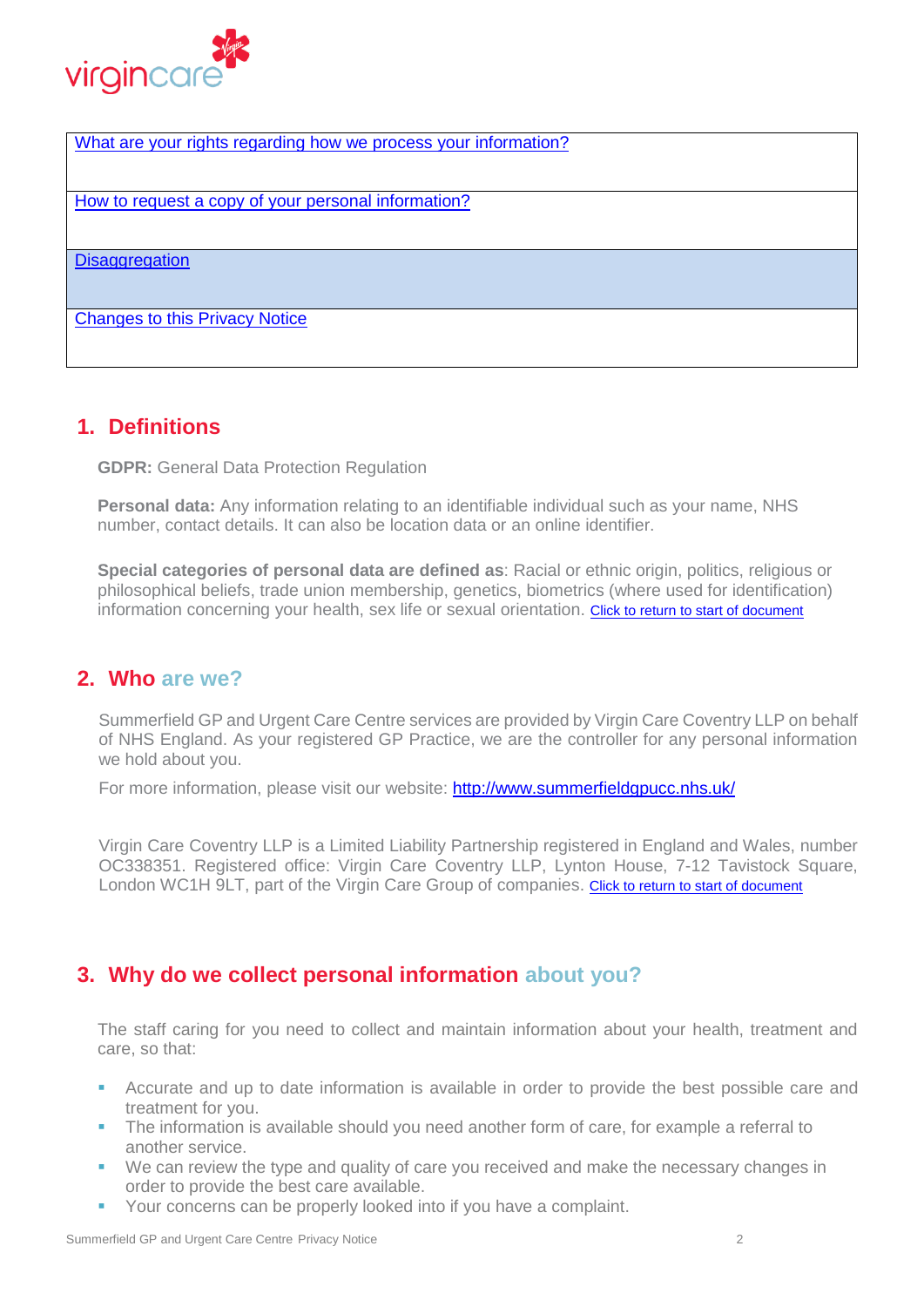

This personal information can be held in a variety of formats including paper records, electronically on computer systems and in video and audio files. Click to return to start of document

### <span id="page-2-0"></span>**4. What information we collect and how do we obtain it?**

Personal information about you is collected in a number of ways. This can be from referral details from our staff, other 3<sup>rd</sup> parties or hospitals, directly from you or your authorised representative.

Once you register with us, we will collect basic **'personal data'** about you such as your name, address, contact details including next of kin or carer details and NHS number. We might also hold your email address, marital status, occupation, place of birth, preferred name or maiden name and Power of Attorney, advocate or carer information. This information is held in written form and/or in digital form.

In addition to the above we may also hold more sensitive personal data, called **'special category data'**  which could include:

- Notes and reports about your health, treatment and care
- Medical condition
- Results of investigations, such as x-rays and laboratory tests
- Future care you may need
- **Personal information from people who care for and know you, such as relatives and health or social** care professionals
- Smoking status and any learning disabilities
- **Your religion and ethnic origin**
- Whether or not you are subject to any protection orders regarding your health, wellbeing and human rights (safeguarding status)
- Sexual history including partners, sexual orientation where relevant
- School information and information about your family health or social history
- Images and recordings
- Any special needs or preferences for receiving information

If you don't provide this information, your care will be compromised. Click to return to start of document

### <span id="page-2-1"></span>**5. What is our legal basis for procesing your information?**

In order for Summerfield GP and Urgent Care Centre to legally process your information a 'lawful basis' needs to be identified. Data protection law recognises the difference between personal data and that of a more sensitive nature known as special categories of data; such as racial or ethnic origin, political opinions, religious beliefs, trade union activities and physical or mental health.

**Our legal basis for processing your personal information** falls under one of the following legal bases:

- Legitimate Interests of providing and managing health and care services to our patients, service users and clients
- **Performance of a task carried out in the public interest or in the exercise of official authority**
- Necessary for a legal obligation such as responding to a request from a coroner
- Necessary for reasons in the area of public health such as in the event of an outbreak of a disease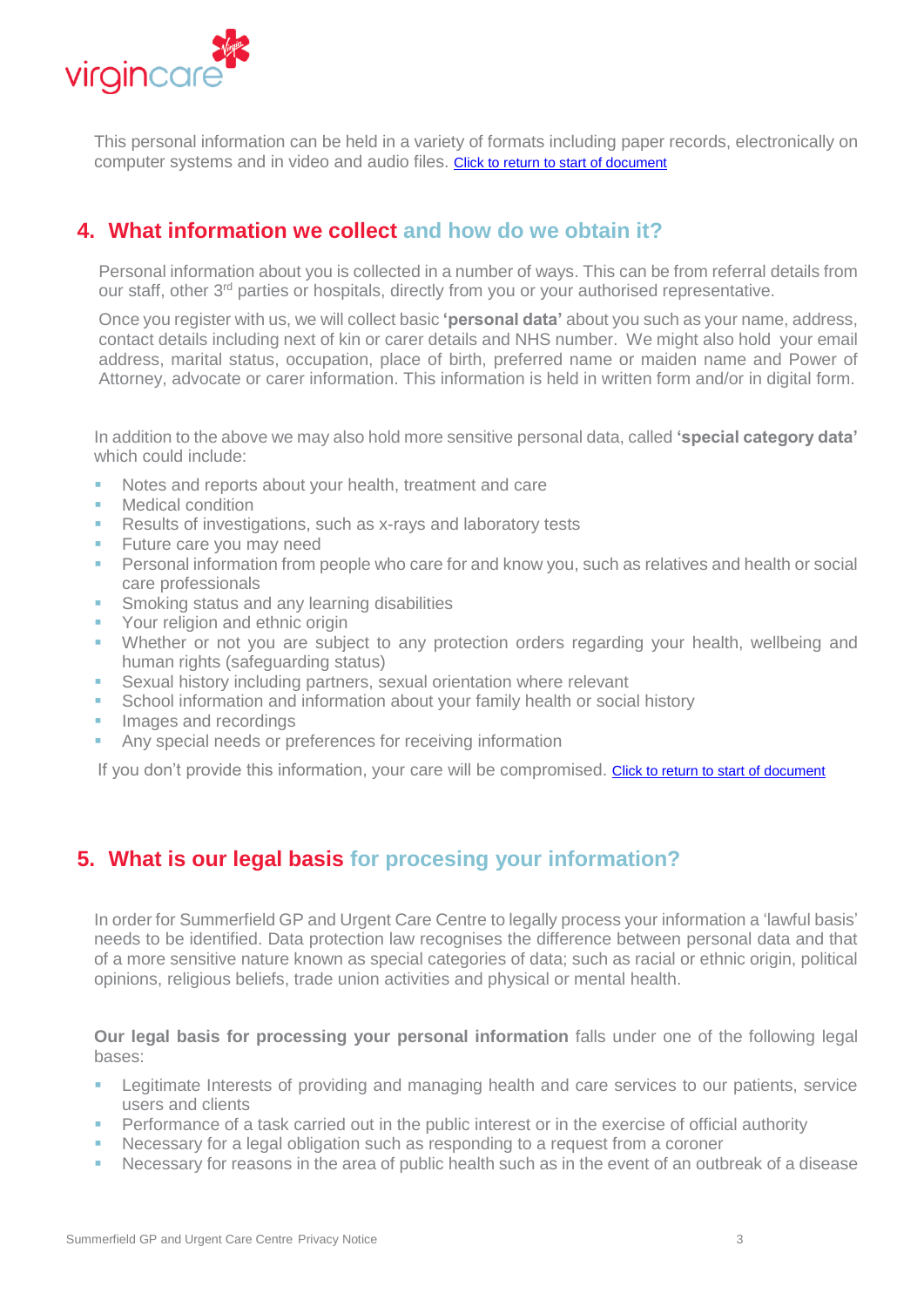

**Our legal basis for processing special category data** falls under one of the following legal bases:

- The provision of health or social care
- Social protection law for safeguarding purposes.
- Where it is necessary to protect your vital interests when you are physically or legally incapable of providing consent.

#### Therefore,

Summerfield GP and Urgent Care Centre does not require your consent to process your personal data. However, you do have the right to say "no" to our use of your information but this could have an impact on our ability to provide you with care. Click this link for more information regarding opting out [of us using your information.](#page-6-0)

[Click to return to start of document](#page-0-0) 

### <span id="page-3-0"></span>**6. How do we use and share your information?**

Your records are used:

- By healthcare professionals to make care decisions with and about you.
- To make sure your care is safe and effective.
- To support working with others who provide your care.

We may also use, or share, your information for the following purposes:

- If it is in your best interests.
- Looking after the health of the general public.
- To ensure that our services can meet patient needs in the future.
- Preparing statistics on NHS performance and activity.
- Investigating concerns, complaints or legal claims.
- Helping colleagues review the care they provide to make sure it is of the highest standards.
- Training and educating staff.
- For research purposes. (we will always ask your consent for this)
- Recommendations for special arrangements at home.
- To manage incidents that you have been involved in.
- Requests for information from official authorities or your representative.
- Your records if the service is transferring to us under contract or if you are moving out of the area.
- The prevention and detection of crime.
- **Funding requests or payments.**
- **Integrated care initiatives.**
- **Legal advice or proceedings.**
- Responding to legal requests and court orders.
- <span id="page-3-1"></span>**Public health notifications. [Click to return to start of document](#page-0-0)**

### **7. Who do we share your information with?**

We may need to share relevant personal information with other NHS organisations for healthcare purposes along with information from your health records with other non-NHS organisations from which you are also receiving care, such as Social Services or private care homes. However, we will not disclose any health information to third parties without your explicit consent unless there are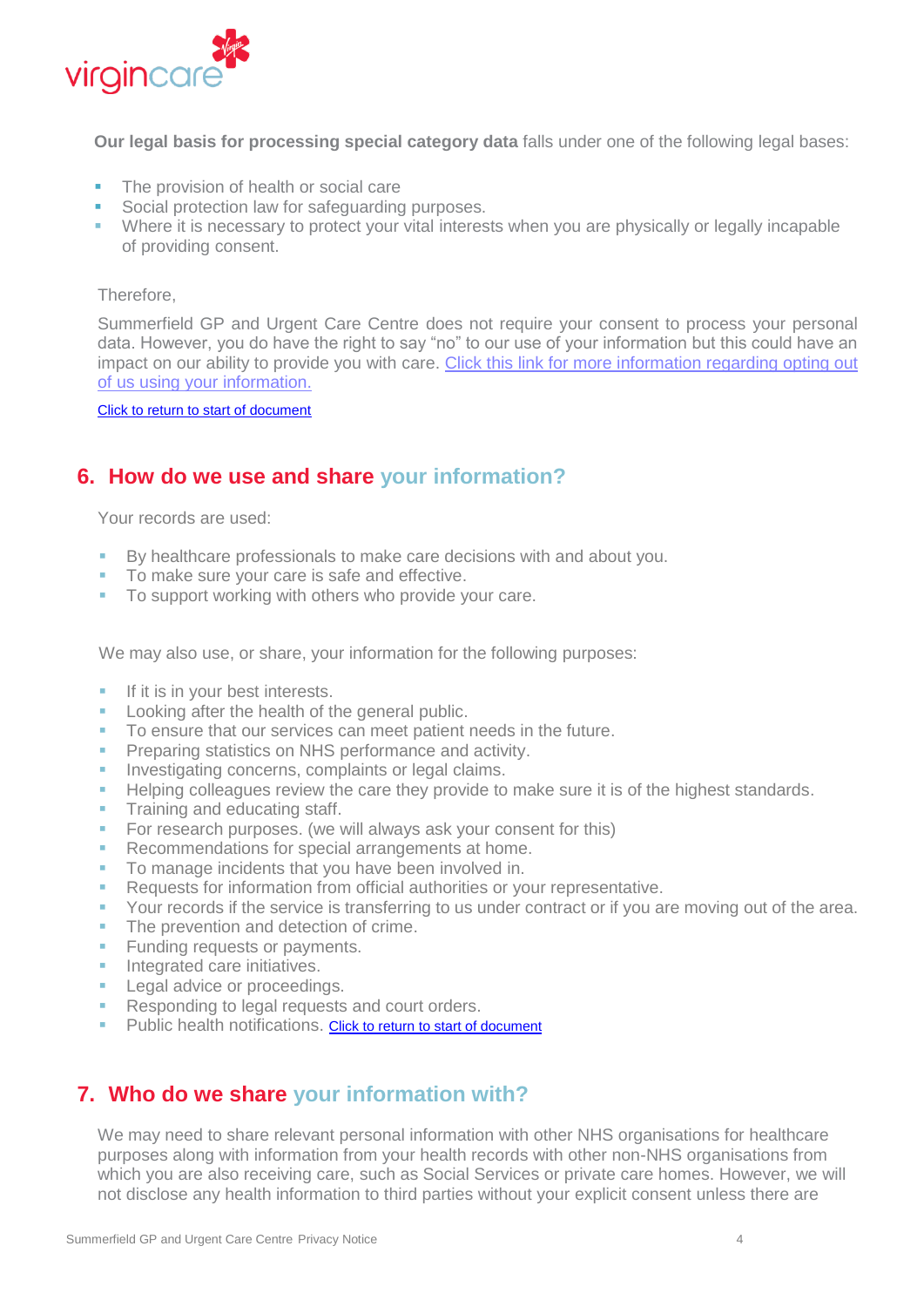

circumstances, such as when the health or safety of others is at risk or current legislation permits or requires it. The following provide you with an overview of the types of sharing:

#### **Local Information Sharing to support your direct care**

Your GP electronic patient record is held securely and confidentially on an electronic system managed by your registered GP Practice. However, if you require attention from a health professional such as an Emergency Department, Minor Injury Unit or Out Of Hours service, the professionals treating you are better able to give you safe and effective care if relevant information from your GP record is available to them.

Where available, this information can be shared electronically with other local health and care providers via a secure system designed for this purpose. Depending on the service you are using and your health and care needs, this may involve the professional accessing a secure system that enables them to view relevant parts of your GP electronic patient record.

In all cases, your information is only accessed and used by authorised health and social care professionals in locally based organisations who are involved in providing or supporting your direct care.

Your permission will be asked before the information is accessed, other than in exceptional circumstances (e.g. emergencies) if the healthcare professional is unable to ask you and this is deemed to be in your best interests (which will then be recorded in your record).

Under the powers of the Health and Social Care Act 2015, NHS Digital can request personal confidential data from GP Practices without seeking patient consent for a number of specific purposes, which are set out in law. These purposes are explained below.

You can choose to withdraw your consent to your personal data being shared for these purposes. Before we participate in a new data-sharing project we will display prominent notices in the Practice and on our website at least four weeks before the scheme is due to start. Instructions will be provided to explain what you have to do to 'opt-out' of the new scheme. Please be aware that it may not be possible to opt out of one scheme and not others, so you may have to opt out of all the schemes if you do not wish your data to be shared.

You can object to your personal information being shared with other healthcare providers. However, you should be aware that this may, in some instances, affect your care as important information about your health might not be available to healthcare staff in other organisations. If this limits the treatment that you can receive then the practice staff will explain this to you at the time you object.

To ensure you receive the best possible care, your records are used to facilitate the care you receive. Information held about you may be used to help protect the health of the public and to help us manage the NHS.

#### **Clinical audit**

Information will be used by the Clinical Commissioning Group (CCG) for clinical audit to monitor the quality of the service provided to patients with long terms conditions. When required, information will be held centrally and used for statistical purposes (e.g. the National Diabetes Audit). When this happens, strict measures are taken to ensure that individual patients cannot be identified from the data.

#### **Clinical Research**

If we receive requests from organisations to use health information for research purposes - we will always ask your permission before releasing any information for this purpose.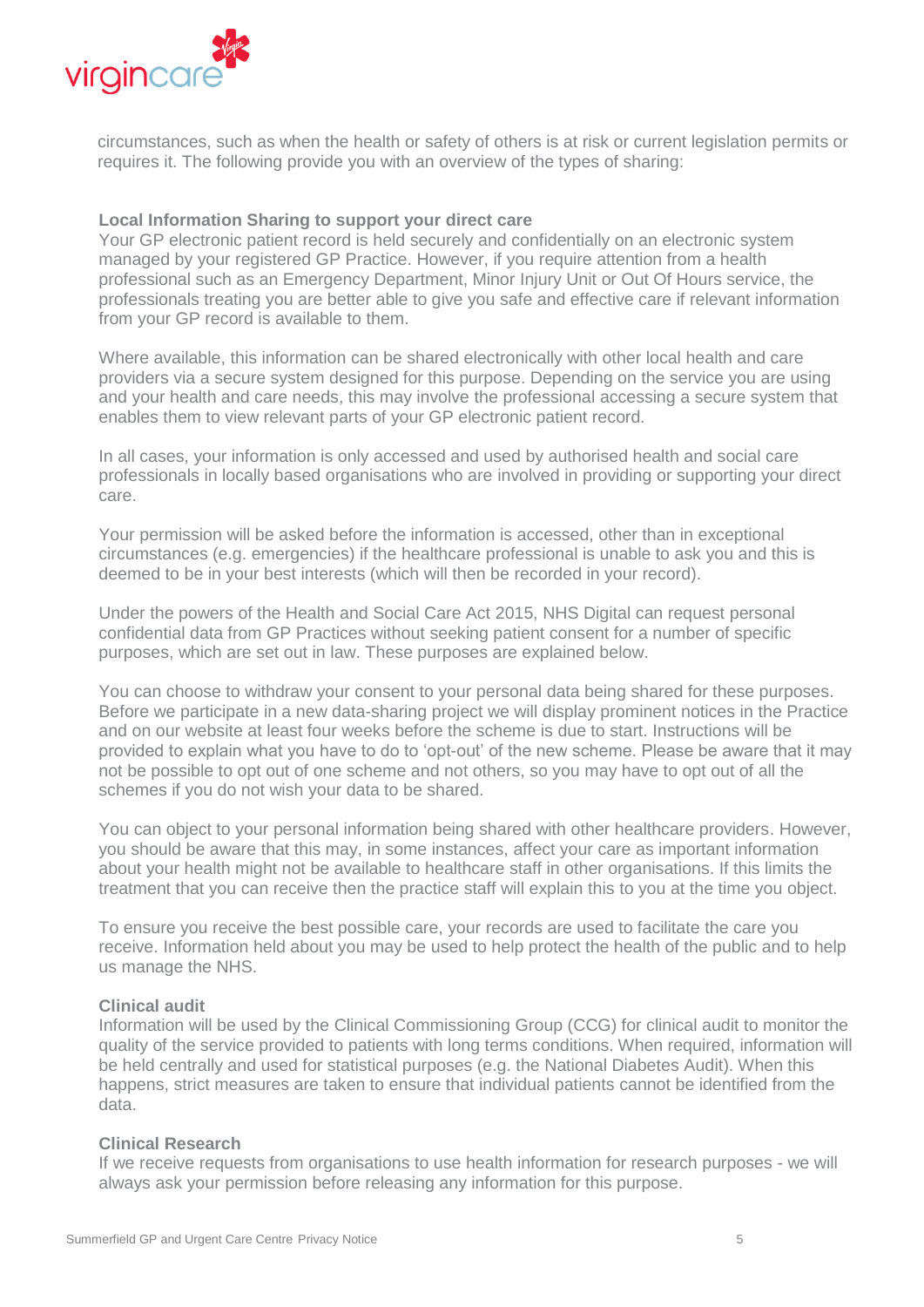

#### **Improving Diabetes Care**

Information that does not identify individual patients is used to enable focussed discussions to take place at practice-led local diabetes review meetings between health care professionals. This enables the professionals to improve the management and support of these patients.

#### **Individual Funding Request**

An 'Individual Funding Request' is a request made on your behalf, with your consent, by a clinician, for funding of specialised healthcare which falls outside the range of services and treatments that the CCG has agreed to commission for the local population. An Individual Funding Request is taken under consideration when a case can be set out by a patient's clinician that there are exceptional clinical circumstances which make the patient's case different from other patients with the same condition who are at the same stage of their disease, or when the request is for a treatment that is regarded as new or experimental and where there are no other similar patients who would benefit from this treatment. A detailed response, including the criteria considered in arriving at the decision, will be provided to the patient's clinician.

#### **National Registries**

National Registries (such as the Learning Disabilities Register) have statutory permission under Section 251 of the NHS Act 2006, to collect and hold service user identifiable information without the need to seek informed consent from each individual service user.

#### **Risk Stratification**

'Risk stratification for case finding' is a process for identifying and managing patients who have or may be at-risk of health conditions (such as diabetes) or who are most likely to need healthcare services (such as people with frailty). Risk stratification tools used in the NHS help determine a person's risk of suffering a particular condition and enable us to focus on preventing ill health before it develops.

Information about you is collected from a number of sources including NHS Trusts, GP Federations and your GP Practice. A risk score is then arrived at through an analysis of your de-identified information. This can help us identify and offer you additional services to improve your health.

Risk-stratification data may also be used to improve local services and commission new services, where there is an identified need. In this area, risk stratification may be commissioned by the. Section 251 of the NHS Act 2006 provides a statutory legal basis to process data for risk stratification purposes. Further information about risk stratification is available from: <https://www.england.nhs.uk/ig/risk-stratification/>

If you do not wish information about you to be included in any risk stratification programmes, please let us know. We can add a code to your records that will stop your information from being used for this purpose. Please be aware that this may limit the ability of healthcare professionals to identify if you have or are at risk of developing certain serious health conditions.

#### **Safeguarding**

To ensure that adult and children's safeguarding matters are managed appropriately, access to identifiable information will be shared in circumstances where it's legally required for the safety of the individuals concerned.

#### **Supporting Medicines Management**

CCGs operate pharmacist and prescribing advice services to support local GP Practices with prescribing queries, which may require identifiable information to be shared. These pharmacists work with your usual GP to provide advice on medicines and prescribing queries, and review prescribing of medicines to ensure that it is appropriate for your needs, safe and cost-effective. Where specialist prescribing support is required, the CCG medicines optimisation team may order medications on behalf of your GP Practice to support your care.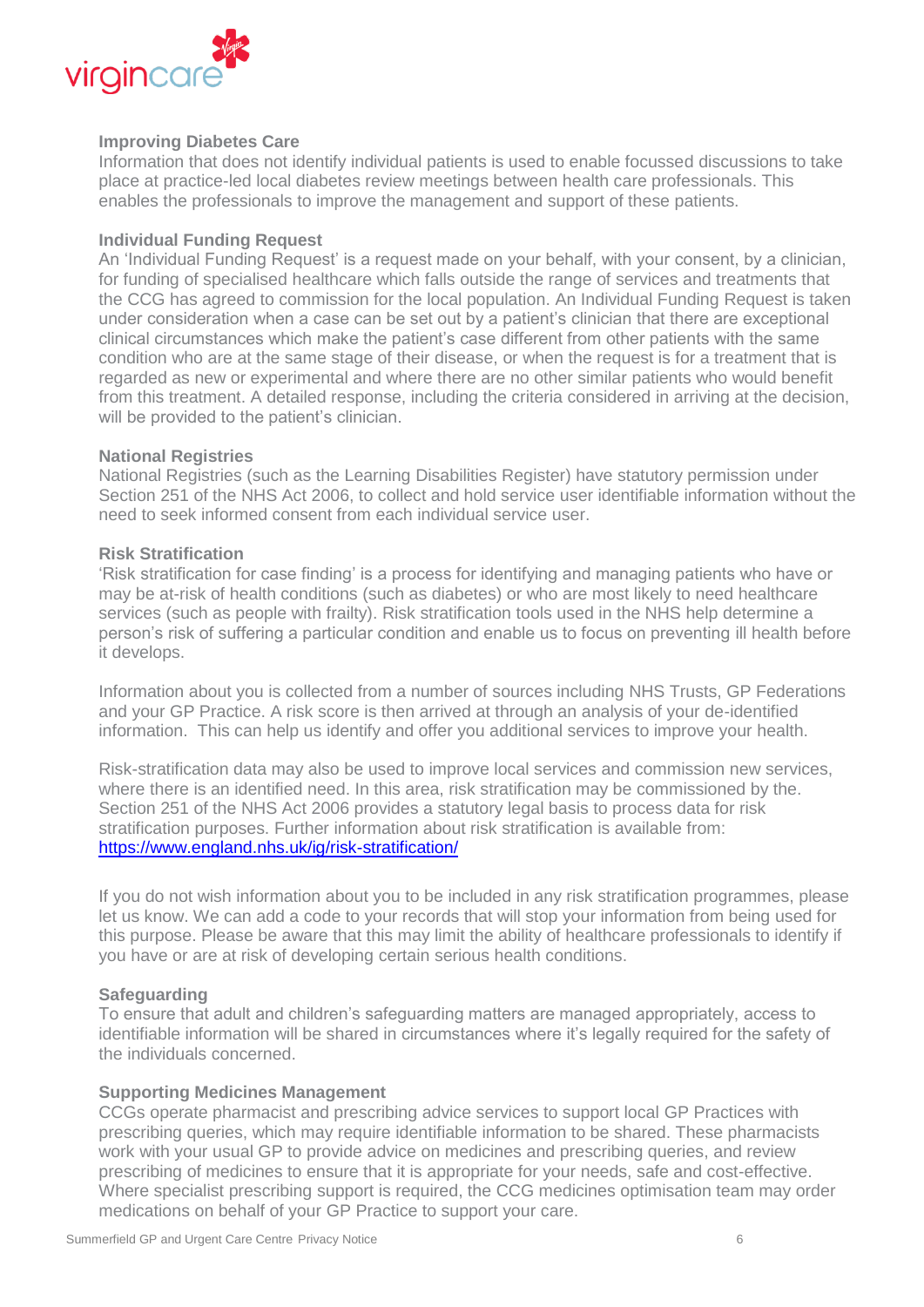

#### **Supporting Locally Commissioned Services**

CCGs support GP Practices by auditing anonymised data to monitor locally commissioned services, measure prevalence and support data quality. The data does not include identifiable information and is used to support patient care and ensure providers are correctly paid for the services they provide.

#### **Invoice Validation**

Invoice validation enables us to identify which CCG is responsible for paying for your treatment. Section 251 of the NHS Act 2006 provides a statutory legal basis to process data for invoice validation purposes and uses your NHS number to validate payment. We can also use your NHS number to check whether your care has been funded through specialist commissioning, which NHS England will pay for. The process makes sure that the organisations providing your care are paid correctly.

#### **Our partners and other recipients:**

- We work in partnership with commissioners, other health and care providers such as other primary care services, local authorities, NHS trusts, pathology providers etc.
- **Prison service relating to prison healthcare.**
- **Local Safeguarding Boards (MASH)**
- Regulators.
- We may use trusted providers to host our IT, archiving, email and texting services and survey Community Services such as district nurses and rehabilitation services.
- Child health services that undertake routine treatment or health screening.
- Urgent care organisations, minor injury units or out of hours' services.
- **Community and palliative care hospitals.**
- Care Home.
- Mental Health Trusts.
- **Dentists, opticians, pharmacists.**
- Private Sector Providers.
- **Voluntary Sector Providers.**
- **Ambulance Trusts.**
- **Clinical Commissioning Groups (CCG)**
- NHS England (NHSE) and NHS Digital (NHSD)
- **Local Authorities.**
- **F**ducation Services.
- Police or other law enforcement agencies.
- <span id="page-6-0"></span>Virgin Care Support teams. [Click to return to start of document](#page-0-0)

### **8. How do you opt-out of sharing?**

You have a choice about whether you want your confidential patient information to be used in this way. If you are happy with this use of information you do not need to do anything. If you do choose to opt-out your confidential patient information will still be used to support your individual care.

#### **National Data Opt-out**

You can choose whether your confidential patient information is used for research and planning. To find out more visit [nhs.uk/your-nhs-data-matters](http://nhs.uk/your-nhs-data-matters)

You do not need to do anything if you are happy about how your confidential patient information is used. You can change your choice at any time.

The following types of Opt Outs are being phased out this year and replaced by the National Data Opt-out. You can read more about it [here.](https://digital.nhs.uk/services/national-data-opt-out-programme)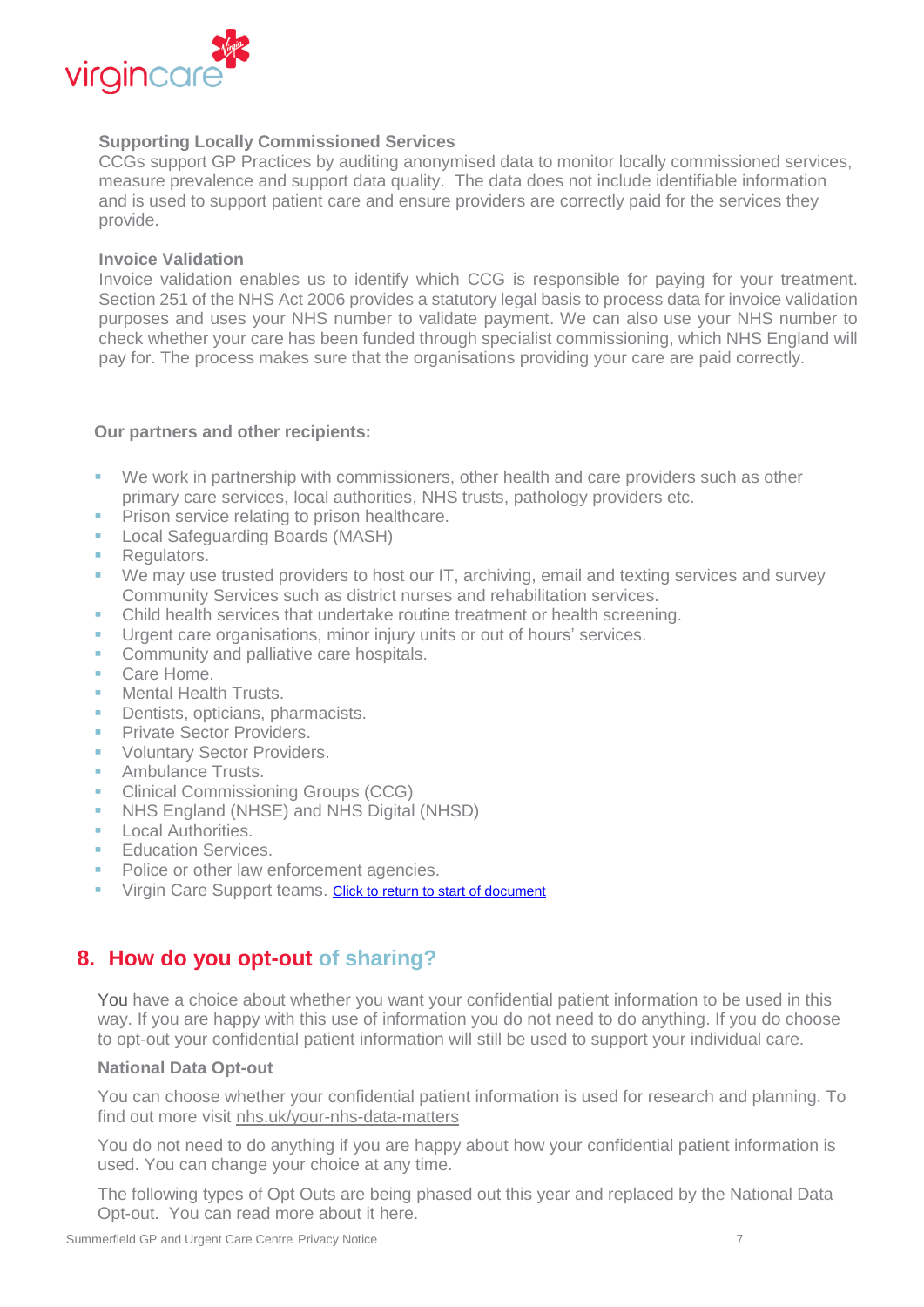

#### **Type 1 opt-out: medical records held at your GP Practice**

You can also tell your GP Practice if you do not want your confidential patient information held in your GP medical record to be used for purposes other than your individual care. This is commonly called a type 1 opt-out. This opt-out request can only be recorded by your GP surgery.

#### **Type 2 opt-out: information held by NHS Digital (now the National Data Opt-out)**

Previously you could tell your GP surgery if you did not want, NHS Digital, to share confidential patient information that we collect from across the health and care service for purposes other than your individual care. This was called a type 2 opt-out.

From 25 May 2018 the type 2 opt-out has been replaced by the National Data Opt-out. Type 2 optouts that have been recorded previously have been automatically converted to National Data Optouts.

As of October 2018 the National Data Opt-out can only be set by NHS Digital and there are three options:

**Online** – via the following link:

#### <https://www.nhs.uk/your-nhs-data-matters/manage-your-choice/>

You must have an email address or mobile phone number registered with an NHS Service to use this method.

**Telephone** – via 0300 303 5678. The NHS Digital Contact Centre will verify your identity and discuss your data sharing choices. The Contact Centre may be able to guide you through the online service or set a choice on your behalf.

**Print and post** – if you are unable to use the online or telephone service, you can use a paper printand-post form to set a choice instead via the following link:

#### [https://assets.nhs.uk/prod/documents/Non-Digital\\_Opt-Out\\_Form\\_v15.pdf](https://assets.nhs.uk/prod/documents/Non-Digital_Opt-Out_Form_v15.pdf)

[Click to return to start of document](#page-0-0) 

### <span id="page-7-0"></span>**9. Your Summary Care Record (SCR)**

Your Summary Care Record is a short summary of your GP medical records. It tells other health and care staff who care for you about the medicines you take and your allergies. This means they can give you better care if you need health care away from your usual doctor's surgery:

- In an emergency.
- **When you're on holiday.**
- **When your surgery is closed.**
- **At out-patient clinics.**
- **When you visit a pharmacy.**

#### **Ask your doctor to include additional information on your SCR**

You can add more information to your SCR by asking your doctor. They can add extra details from your medical notes, including:

- Health problems like dementia or diabetes.
- **Details of your Carer.**
- Your treatment preferences.
- Communication needs, for example if you have hearing difficulties or need an interpreter.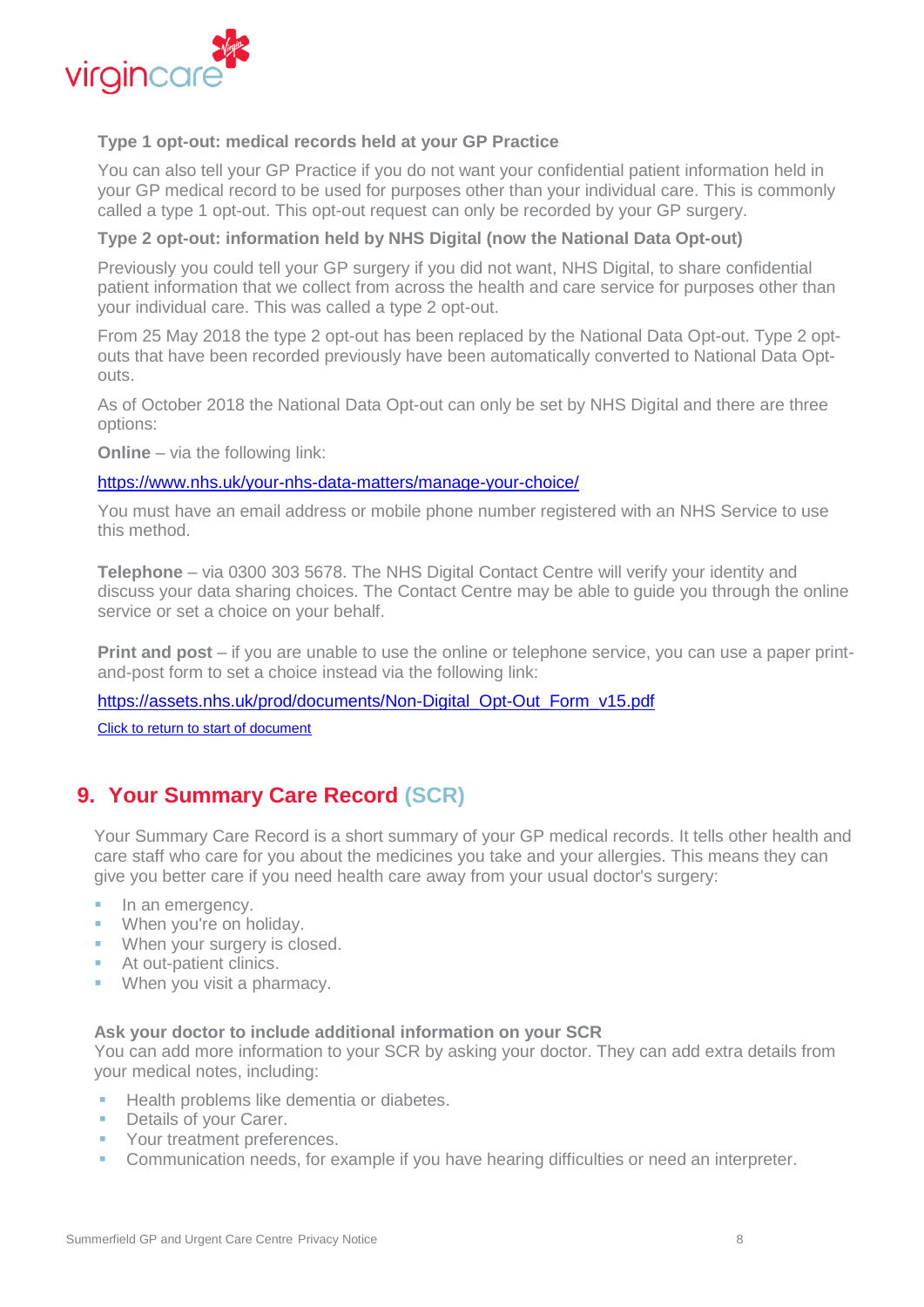

This will help medical staff care for you properly, and respect your choices, when you need care away from your GP surgery. This is because having more information on your SCR means they will have a better understanding of your needs and preferences.

When you are treated away from your usual doctor's surgery, the health care staff there can't see your GP medical records. Looking at your SCR can speed up your care and make sure you are given the right medicines and treatment.

#### **Protecting your SCR information**

Staff will ask your permission to look at your SCR (except in an emergency where you are unconscious, for example) and only staff with the right levels of security clearance can access the system, so your information is secure. You can ask an organisation to show you a record of who has looked at your SCR - this is called a Subject Access Request.

**Opting out** SCRs improve care, but if you don't want to have one you can opt out. Tell your GP or fill in a [SCR Opt-out form](https://digital.nhs.uk/services/summary-care-records-scr/summary-care-records-scr-information-for-patients#opting-out) and give it to your GP Practice. Click to return to start of document

### <span id="page-8-0"></span>**10.How do we keep your information secure?**

We take the security of your personal data very seriously. We have operational policies and procedures in place to protect your information whether it is in hard copy or electronic format. We protect your information in the following ways:

**Training**: Staff are trained to understand their duty of confidentiality and their responsibilities regarding the security of patient data; this includes their mandatory annual training in data security and confidentiality to demonstrate they understand and are complying with Practice policies on confidentiality.

**Access Controls**: Any member of staff who has access to personal confidential data will have a username and unique password. This will reduce the risk of unauthorised access to your personal data and all access is auditable.

**Technical measures:** We complete due diligence and impose contractual obligations on our trusted providers and persons working under our instruction.

We have a duty to:

- **Maintain full and accurate records of the care we provide to you.**
- Keep records about you confidential and secure.
- Provide information in a format that is accessible to you.

We are committed to protecting your privacy and will only use information collected lawfully in accordance with:

- Data Protection Act 2018.
- **General Data Protection Regulation 2016**
- **Human Rights Act 1998.**
- **Common Law Duty of Confidentiality.**
- NHS Codes of Confidentiality and Information Security.
- Health and Social Care Act 2015.
- And all applicable legislation.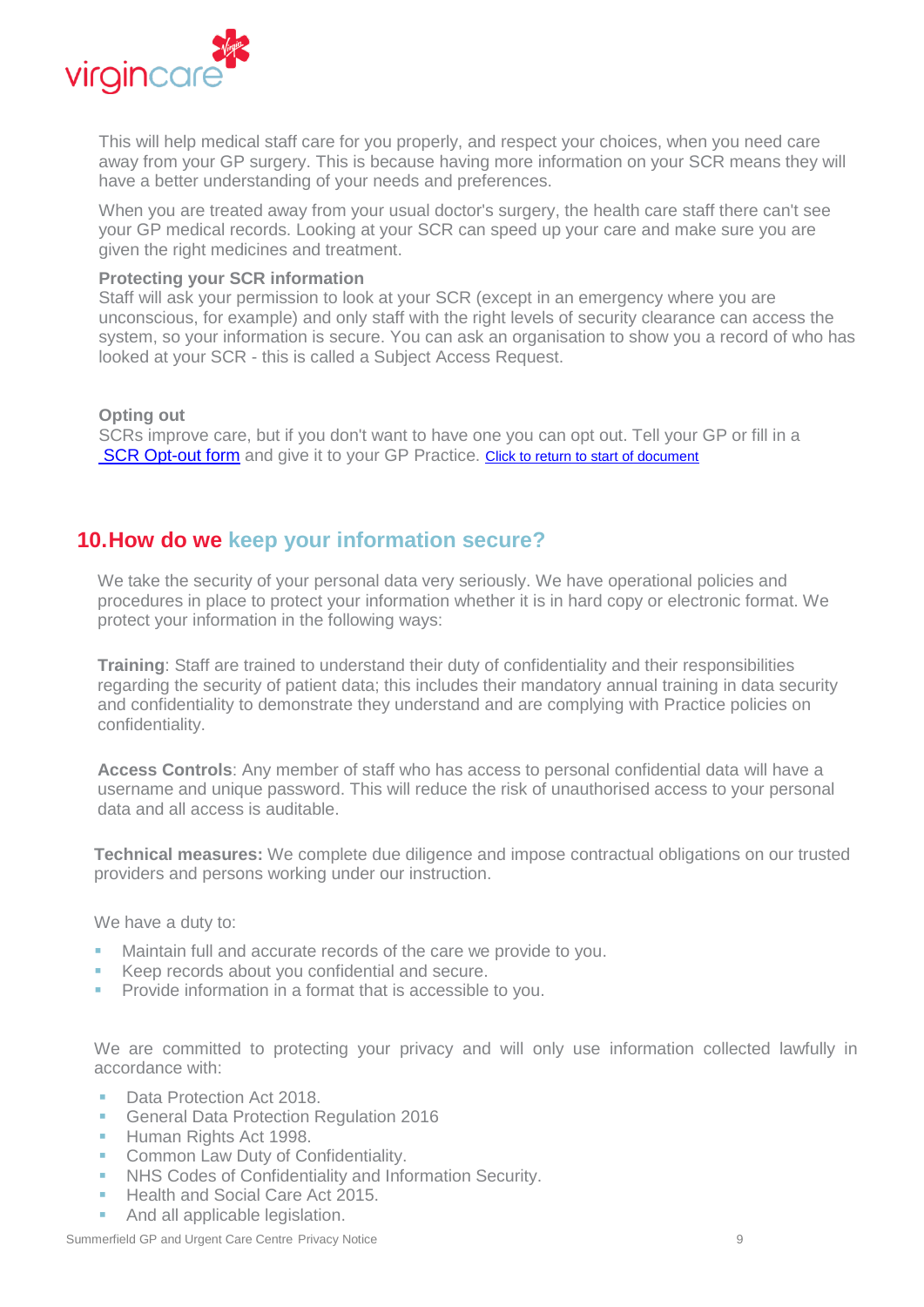

We maintain our duty of confidentiality to you at all times. We will only ever use or pass on information about you if we reasonably believe that others involved in your care have a genuine need for it.

We will not disclose your information to any third party without an appropriate legal basis and there are exceptional circumstances (such as a risk of serious harm to yourself or others) or where the law requires information to be passed on. [Click to return to start of document](#page-0-0)

### <span id="page-9-0"></span>**11.How long do we keep your information?**

Your personal information is held in both paper and electronic forms for specified periods of time as the NHS Records Management Code of Practice for Health & Social Care 2016 and National Archives requires. Please click on the link for the retention periods of the various medical records we hold. [Records retention schedules](https://digital.nhs.uk/data-and-information/looking-after-information/data-security-and-information-governance/codes-of-practice-for-handling-information-in-health-and-care/records-management-code-of-practice-for-health-and-social-care-2016)

We usually retain health records for children from discharge / service user last seen until their  $25<sup>th</sup>$  birthday (or if the patient was 17 at the conclusion of the treatment, until their  $26<sup>th</sup>$  birthday). Care records with non-standard retention periods could be kept up to 30 years depending on the record type. Please consult the Records Management Code of Practice for Health and Social Care 2016 for more details on this, the link has been provided below.

These are the minimum times for which we keep information; we may keep it for longer if we believe doing so will be of benefit to you or we are not able to delete it due to a technical issue.

We have a duty to:

- Maintain full and accurate records of the care we provide to you
- Keep records about you confidential and secure

Further details can be found in [The Records Management Code of Practice for Health and Social](https://digital.nhs.uk/data-and-information/looking-after-information/data-security-and-information-governance/codes-of-practice-for-handling-information-in-health-and-care/records-management-code-of-practice-for-health-and-social-care-2016)  [Care 2016.](https://digital.nhs.uk/data-and-information/looking-after-information/data-security-and-information-governance/codes-of-practice-for-handling-information-in-health-and-care/records-management-code-of-practice-for-health-and-social-care-2016) Please note that the independent inquiry into Child Sexual Abuse (IICSA) has requested that large parts of the health and social care sector to not destroy any records that are, or may fall into, the remit of the inquiry. Therefore **Virgin Care is currently not destructing any children's**  records until further notice (please consult the website [www.iicsa.org.uk](http://www.iicsa.org.uk/) for more details). Click to [return to start of document](#page-0-0) 

### <span id="page-9-1"></span>**12.Social Media and our Website**

When you contact us through social media such as Facebook and Twitter, we hold your information and reason for contact in our social media management portal to enable us to easily access and manage our engagement with you. This may result in us sharing your information with other parties within the Virgin Care Group e.g. individuals involved in your care, managing your complaint etc.

When you visit our websites we collect standard internet log information and details of visitor behaviours. This is statistical data only which we collect in order to find out the numbers of visitors to the site and the pages visited. The information is collected in such a way that does not identify individuals and we do not make any attempts to identify visitors this way.

Where we do collect personal information on our website, this will be made obvious to you through the relevant pages. The following link will take you to our [Website Privacy Policy](http://www.summerfieldgpucc.nhs.uk/privacy-policy/)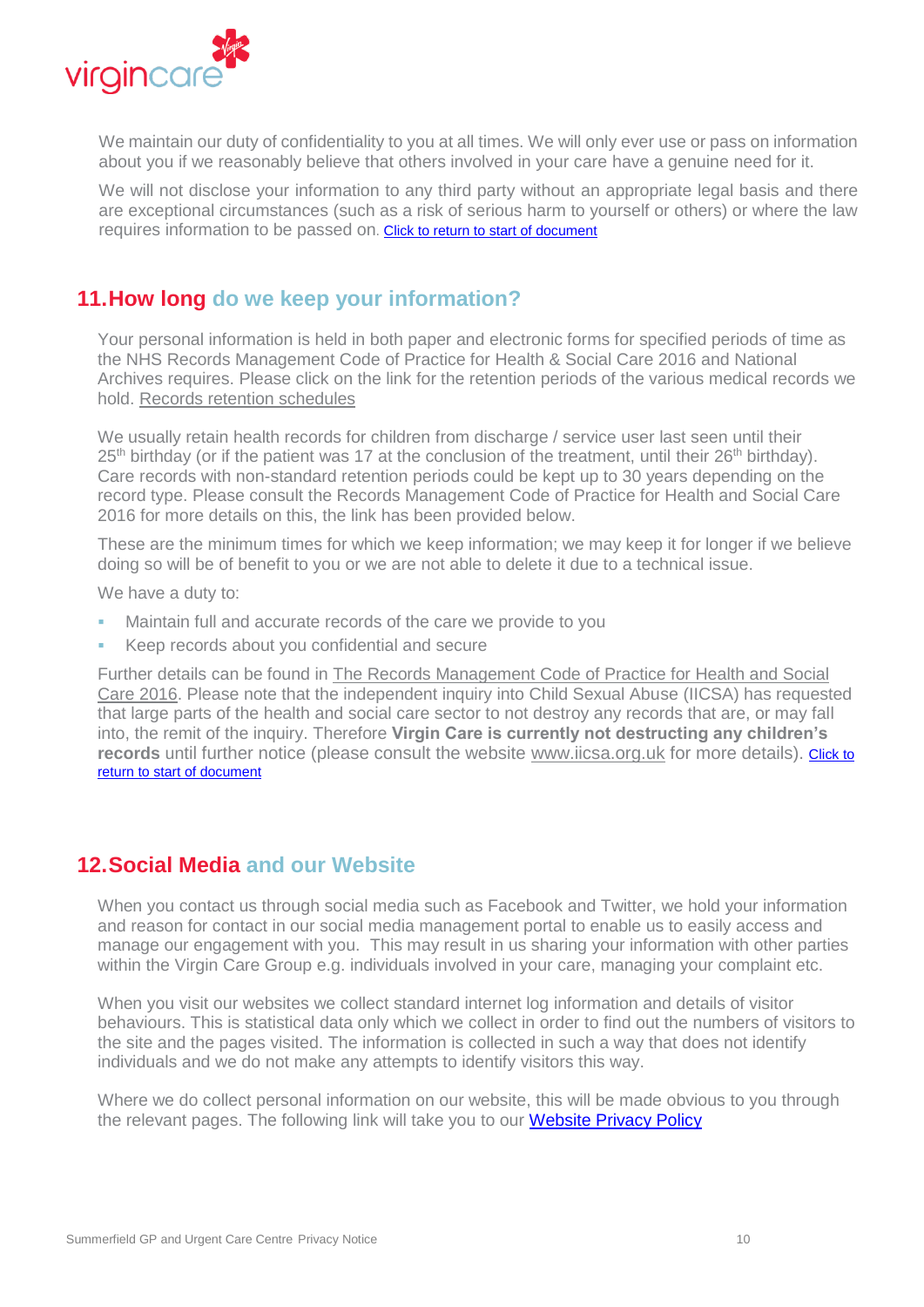

## <span id="page-10-0"></span>**13.What are your rights?**

If we need to use your personal information for any reasons beyond those stated above, we will discuss this with you and ask for your **explicit** consent. Under the Data Protection Act 2018 you have the following rights:

| <b>YOUR RIGHTS</b>                   | <b>FURTHER INFORMATION ABOUT YOUR RIGHTS</b>                                                                                                                                                                                                                                                                                                                                                                                                                                                                                        |
|--------------------------------------|-------------------------------------------------------------------------------------------------------------------------------------------------------------------------------------------------------------------------------------------------------------------------------------------------------------------------------------------------------------------------------------------------------------------------------------------------------------------------------------------------------------------------------------|
| The right to be<br>informed          | As a controller, we are obliged to provide understandable and<br>transparent information about the way we process your data<br>(this is provided within this privacy notice)                                                                                                                                                                                                                                                                                                                                                        |
| The right of access                  | You are entitled to request a copy of the personal data we hold<br>about you. (see the section below, how to request a copy of your<br>record)                                                                                                                                                                                                                                                                                                                                                                                      |
| The right to<br>rectification        | Request the correction of inaccurate or incomplete information in<br>your health record, subject to certain safeguards.                                                                                                                                                                                                                                                                                                                                                                                                             |
| The right to erasure                 | Where no overriding legal basis or legitimate reason continues<br>to exist for processing personal data, you may request that we<br>delete the personal data.                                                                                                                                                                                                                                                                                                                                                                       |
| The right to restrict<br>processing  | Under certain circumstances, you may ask us to stop processing<br>your personal data. We will still hold the data, but will not<br>process it any further.                                                                                                                                                                                                                                                                                                                                                                          |
| The right to data<br>portability     | Subject to certain conditions, you may request a copy of your<br>personal data to be transferred to another organisation.                                                                                                                                                                                                                                                                                                                                                                                                           |
| The right to object<br>to processing | You have the right to object to our processing of your data<br>where<br>Processing is based on legitimate interest.<br>Processing involves automated decision-making and<br>profiling.<br>Processing would be for a purpose beyond your care and<br>treatment, e.g. direct marketing and scientific or historic<br>research; you can opt-out to the sharing of this information<br>under the National Data Opt-Out. Further information can be<br>found on the following website: https://digital.nhs.uk/national-<br>data-opt-out/ |

Please note that the above rights may not apply in all circumstances.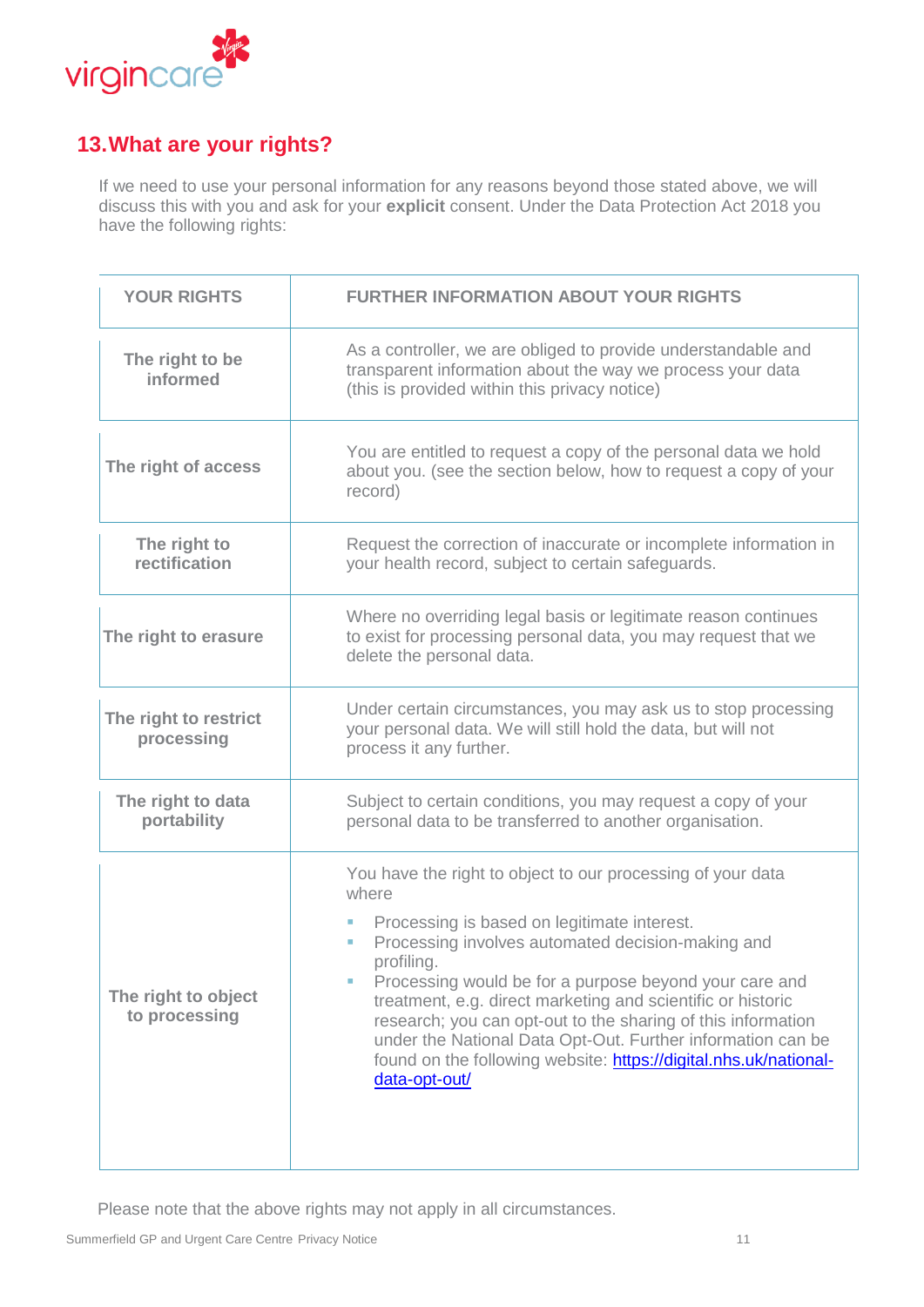

#### **Keep us updated of any changes**

Please let us know if you change your address or contact details etc. so that we can keep your information accurate and up to date. Click to return to start of document

### <span id="page-11-1"></span>**14.How to request a copy of your record?**

You can request a copy of your records via our Subject Access Portal. Please click on the following link to request your record: [Summerfield GP & UCC Subject Access Portal](https://app-de.onetrust.com/app/#/webform/12a82a1b-a3cd-47e1-b3c1-9b4608d8e441)

Our portal supports the management of requests with regards to records and/or alterations/concerns. Your request will be directed to our Privacy Team who will ensure that the correct service receives your request promptly.

To progress the request, you will need proof of identity as follows:

- Driving licence or Passport or Work ID badge or Bus Pass or a witness to your signature by someone who is over 18 and is not a relative, (preferably by your doctor/solicitor on their headed business paper) as proof of identity and
- Bank statement or Pay slip or Utility bill or a Letter on headed paper from a local authority or similar as proof of residence.

If you are a Representative acting on a data subject's behalf you will need proof of your identity as well as proof that the data subject is freely giving consent to the request, or you have the appropriate legal authority. [Click to return to start of document](#page-0-0)

### <span id="page-11-0"></span>**15.Who can you contact regarding your personal information we hold?**

If you have any questions or concerns about the information we hold about you, please do not hesitate to ask at the surgery reception or contact:

#### **Practice Information Governance Lead**

Summerfield GP and Urgent Care Centre Summerfield Primary Care Centre 134 Heath Street Winson Green Birmingham B18 7AL T: 0121 389 1100

#### **Data Protection Officer**

Sarah Murray Head of Information Governance Virgin Care Ltd 6600 Daresbury Business Park **Daresbury** WA4 4GE Email: [information.governance@virgincare.co.uk](mailto:information.governance@virgincare.co.uk)